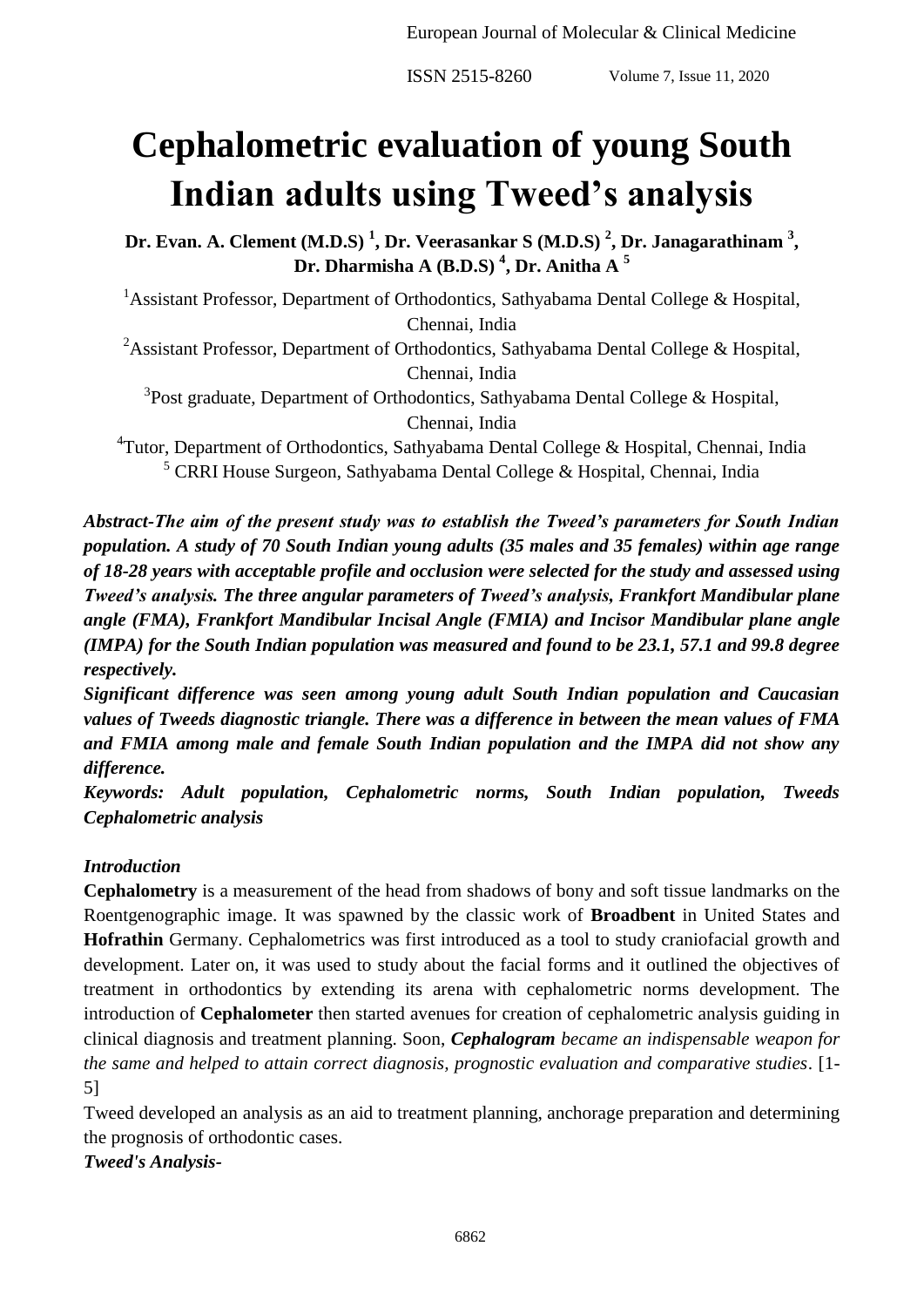**ISSN 2515-8260** Volume 7, Issue 11, 2020

The analysis consists of three planes which forms three angles: [6]

1. Frankfort horizontal plane- Is established by connecting a point 4.5 mm, above geometric centre of the ear rod and an orbitale point midway between the left and right lower borders of the orbits.

2. The Mandibular plane-Is drawn along the lower border of the mandible and was extended posteriorly to connect with Frankfort plane. Anteriorly this plane connected menton, and posteriorly it bisects the distance between the right and left lower borders of the mandible in the region of the gonial angle.

3. The long axis of lower incisor. The third leg of the triangle is made by extending the long axis of the mandibular central incisor downward to the mandibular plane and upward to the Frankfort plane.

Thus, the angles FMA, IMPA, and FMIA are formed The conclusions that he drew from these studies were that if the orthodontist is to attain facial aesthetics and dentures similar to those found in non-orthodontic normal persons, he must position the mandibular incisors within this normal range of 90 degrees minus or plus 15 degrees.[7,8]

The *FMA* is probably the most significant value for skeletal analysis because it defines the direction of lower facial growth in both the horizontal and vertical dimensions. The standard on normal range of 22° to 28° for this value projects a skeletal pattern with normal growth direction. An FMA greater than the normal range indicates excessive vertical growth and an FMA less than the normal range indicates deficient vertical growth.[9]

The importance of the size of the *FMIA,* in creating satisfactory facial aesthetics as a result of orthodontic treatment.[10]

The *IMPA* defines the axial inclination of the mandibular incisor in relation to the mandibular plane. It is a good guide to use in maintaining or positioning these teeth in their relationship to basal bone.

The current norms of diagnostic triangle given by tweeds followed by most, were done among Caucasians. So this study was conducted to establish Tweed's norms for South Indian young adults, and to compare the values of South Indian population to Caucasians norms.

## *Null hypotheses*

Following is the *null hypotheses* of this study:

(1) There is no difference in between Tweeds diagnostic triangle value among Caucasians and South Indian population (2) There is no difference in between Tweeds diagnostic triangle value among male and female South Indian population.

## *Materials and Methods*

In this Study a total of 70 lateral Cephalometric radiographs of Tamil Nadu young adults (35 females and 35 males; aged18–28 years) with balanced and acceptable facial profiles, minimum overbite and overjet , Class I skeletal and dental relationships and no previous orthodontic treatment were traced and analyzed manually at Department of Orthodontics Sathyabama Dental college and Hospital, chennai. The study protocol was approved by the Institutional Review Board of Sathyabama Dental college and Hospital.

The subject's head was positioned in the roentgenographic cephalostat maintaining a target-film distance of 5feet or 152.4 cm. The PSP plate which is enclosed in a light tight cassette was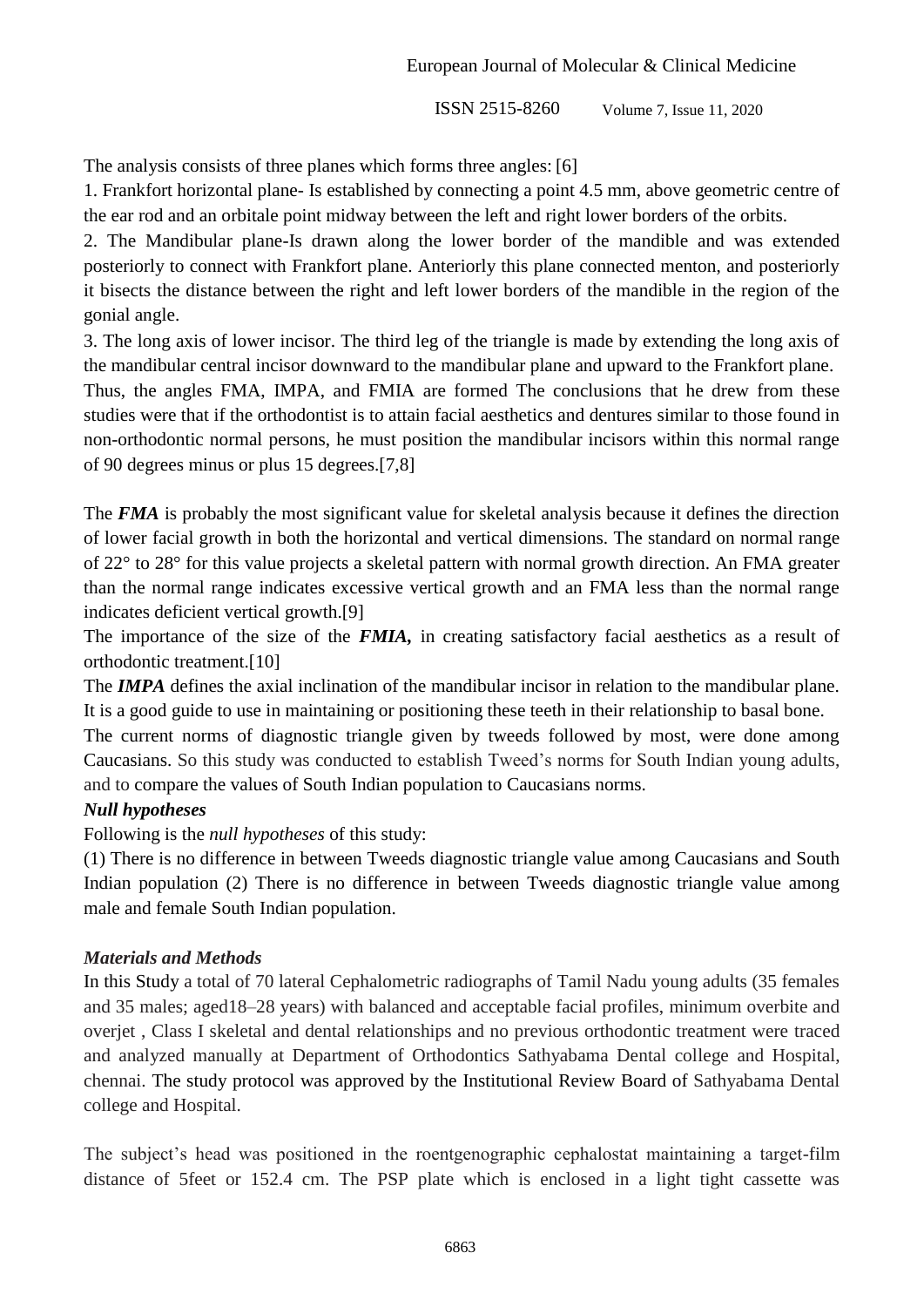**ISSN 2515-8260** Volume 7, Issue 11, 2020

positioned parallel to the midsagittal plane of the subject such that the X-ray beam was directed perpendicular to it. The ear rods were used to stabilize the head in a vertical plane.

The subject's head was positioned so that the Natural Head position would be parallel to the floor and was instructed to look straight and maintain a relaxed posture with teeth in centric occlusion during the exposure of the films. The kilo voltage used for X-ray exposure was 61 to 85kVp.Milliampere was 4 to 10 mA and time required for the exposure was 2.5 seconds.

The lateral cephalogram were traced upon an A4 size acetate matt tracing sheet with a lead pencil over a well-illuminated viewing screen. Each cephalogram was traced twice and the average measurement taken into account to minimize the error. The angular measurements were recorded with a protractor up to 0.05mm correction.

## *Landmarks used in the Study*

The following *three planes* that form Tweed's diagnostic triangle were used.

- 1. Frankfort horizontal plane: Line joining from external auditory meatus to orbitale
- 2. Mandibular plane: Line passing tangent to the lower border of mandible
- 3. Long axis of lower incisor

The following *three angles* formed in Tweed's triangle was measured

- 1. Frankfort Mandibular plane Angle (FMA),
- 2. Frankfort Mandibular Incisal Angle (FMIA),
- 3. Incisor Mandibular Plane Angle (IMPA)

#### *Statistics*

The data was tabulated and computed using SPSS software version 21.0. Statistical calculations performed included mean, standard deviation, standard error and Student's t-test for each parameter. Statistical comparisons were done by the t-test, p-value <0.001 was considered to be significant.

#### *Results*

Comparisons of Tweed's parameters of male and female South Indian subjects (Table 1) (Figure1)

| $\sim$ which is considered to the contract the state of $\sim$ contract the state of the state of $\sim$ which contract the contract of $\sim$ |               |                 |         |         |  |  |  |
|------------------------------------------------------------------------------------------------------------------------------------------------|---------------|-----------------|---------|---------|--|--|--|
| Parameters                                                                                                                                     | Male $(n=35)$ | Female $(n=35)$ | t value | p value |  |  |  |
| <b>FMA</b>                                                                                                                                     | 21(2.5)       | 24(4.7)         | 2.13    | $0.04*$ |  |  |  |
| <b>FMIA</b>                                                                                                                                    | 58.5(9.9)     | 56.1 $(8.4)$    | 1.18    | 0.24    |  |  |  |
| <b>IMPA</b>                                                                                                                                    | 99.7 (10.9)   | 99.8(7.5)       | 0.03    | 0.97    |  |  |  |

#### **Table-1Comparisons of Tweed's parameters of male and female South Indian subjects**

*Date are presented Mean and Standard deviation. \* p<0.05 Statistically significant.*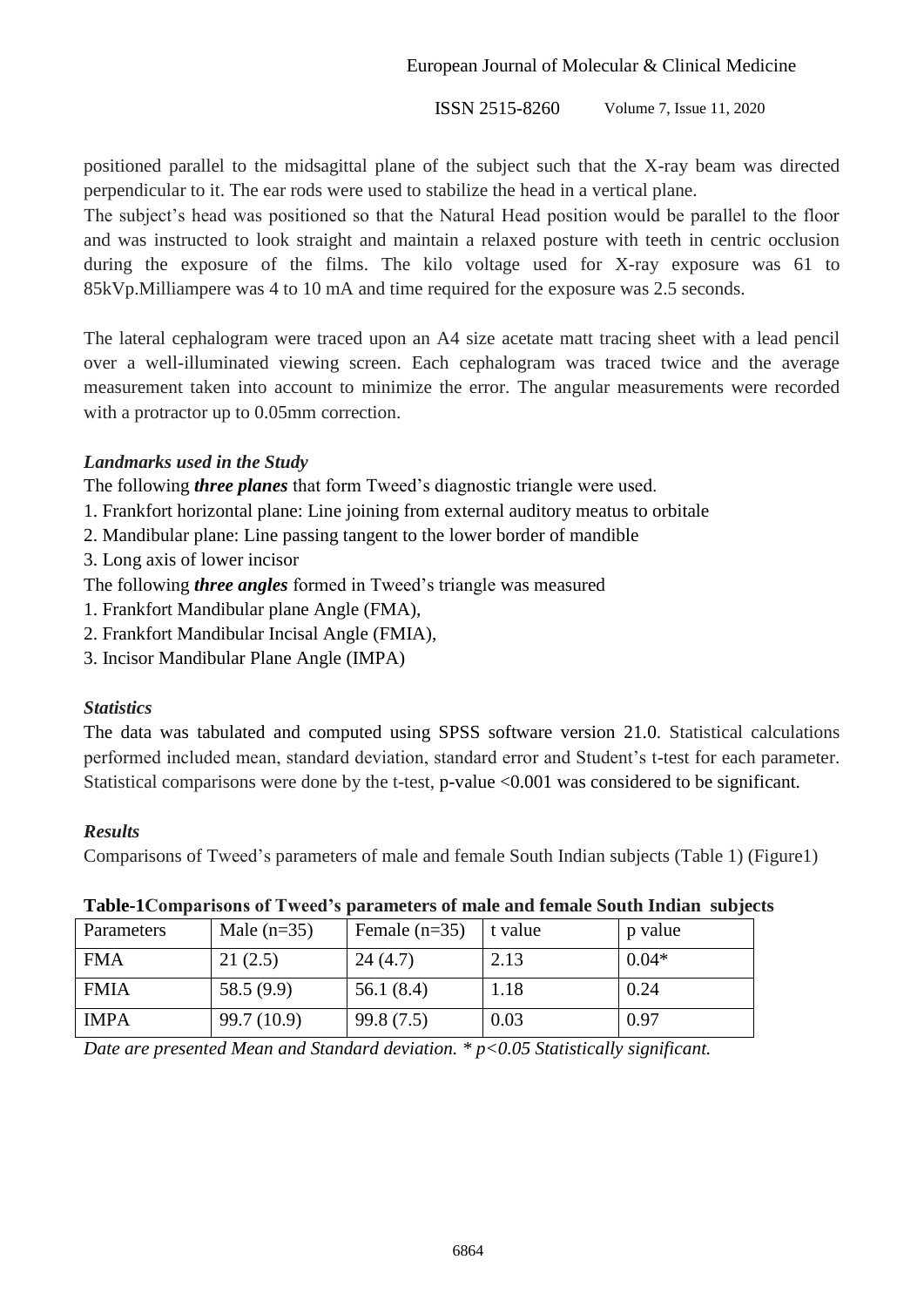**ISSN 2515-8260** Volume 7, Issue 11, 2020

## **Figure 1Bar diagram Comparing of Facial Triangle—male and female South Indian subjects**



Comparative statistical evaluation of Tweed's norm and the South Indian subjects (Table 2)

| Parameters  | Caucasian | Mean $(SD)$ | t value | p value     |
|-------------|-----------|-------------|---------|-------------|
|             | norm      | $(N=70)$    |         |             |
| <b>FMA</b>  | 25        | 23.1(5.2)   | 3.31    | $0.001*$    |
| <b>FMIA</b> | 65        | 57.1(9.1)   | 7.78    | $< 0.0001*$ |
| <b>IMPA</b> | 90        | 99.4(9.0)   | 9.72    | $< 0.0001*$ |

#### **Table-2 Comparative statistical evaluation of Tweed's norm and the South Indian subjects**

*Date are presented Mean and Standard deviation. \* p<0.05 Statistically significant.*

Comparison of cephalometric values of present South Indian subjects with Caucasians, Nepalese and, Bangladeshi population.( Table 3)

| Table-3Comparison of cephalometric values of present South Indian subjects with Caucasians, |  |  |
|---------------------------------------------------------------------------------------------|--|--|
| Nepalese and, Bangladeshi population                                                        |  |  |

| Parameters  | Caucasian | <b>Present Study</b> | Nepalese       | Bangladeshi norm  |  |
|-------------|-----------|----------------------|----------------|-------------------|--|
|             | norm      | $(N=70)$             | norms          | Hasan Md Rizvi et |  |
|             |           |                      | P Bhattarai et | al $(N=89)$       |  |
|             |           |                      | al $(N=100)$   |                   |  |
| <b>FMA</b>  | 25        | 23.1(5.2)            | 28             | 24.52             |  |
| <b>FMIA</b> | 65        | 57.1(9.1)            | 57             | 54.60             |  |
| <b>IMPA</b> | 90        | 99.4(9.0)            | 95             | 100.88            |  |

Comparison of cephalometric values of present South Indian subjects with Caucasians, Bengali and Assamese population.(Table 4).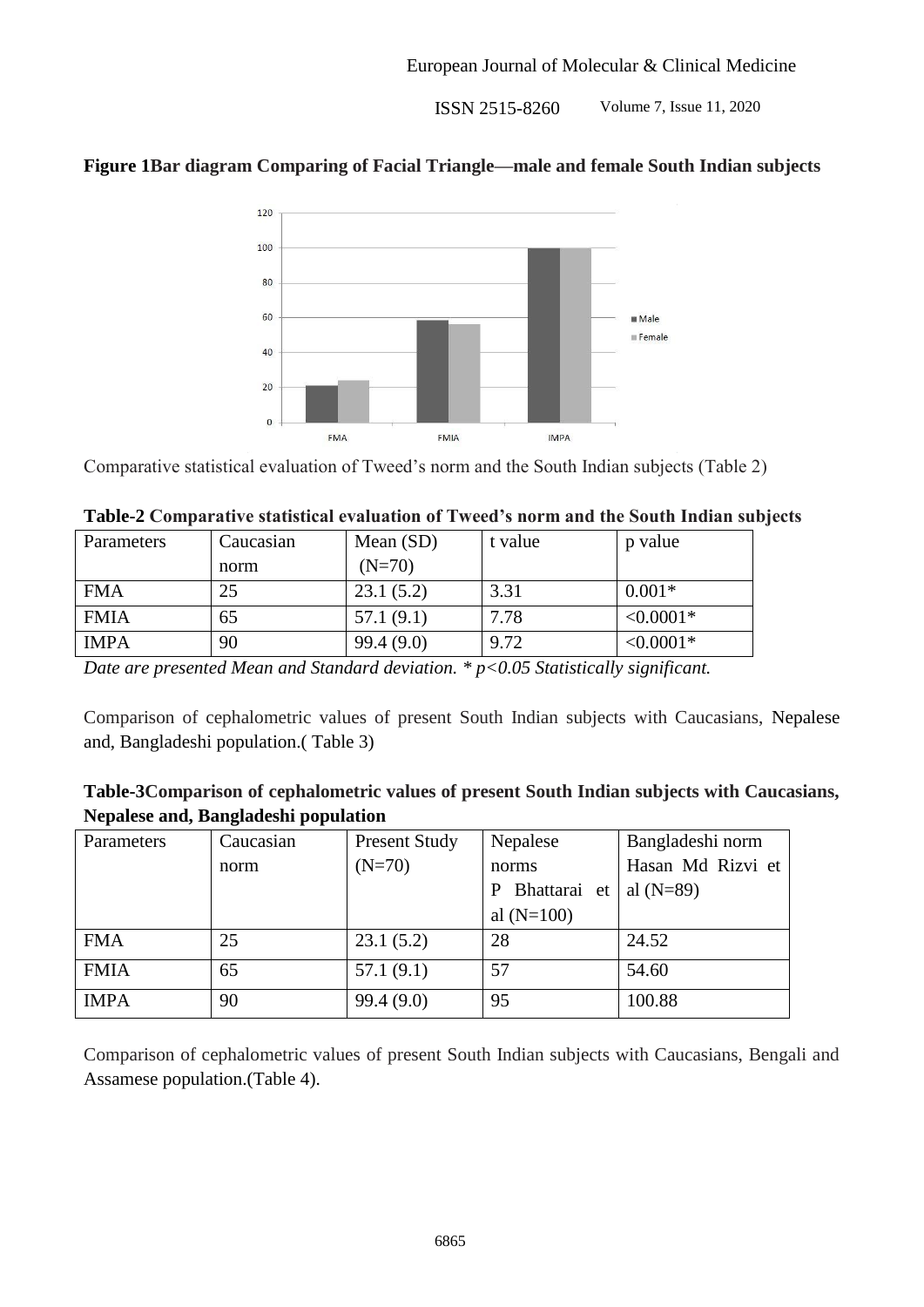$ISSN 2515-8260$  Volume 7, Issue 11, 2020

|  | Table-4 Comparison of cephalometric values of present South Indian subjects with |  |  |  |  |
|--|----------------------------------------------------------------------------------|--|--|--|--|
|  | Caucasians, Bengali and Assamese population.                                     |  |  |  |  |

| Parameters  | Caucasian | <b>Present Study</b> | Bengali        | Assamese,      |
|-------------|-----------|----------------------|----------------|----------------|
|             | norm      | $(N=70)$             | L Kumari et al | PoonamMajumder |
|             |           |                      | $(N=50)$       | et al.         |
|             |           |                      |                | $(N=50)$       |
| <b>FMA</b>  | 25        | 23.1(5.2)            | 25.84          | 25.4           |
| <b>FMIA</b> | 65        | 57.1(9.1)            | 59.11          | 56.64          |
|             |           |                      |                |                |
| <b>IMPA</b> | 90        | 99.4 (9.0)           | 95.01          | 98.06          |
|             |           |                      |                |                |

## *Discussion*

## **Comparison between male and female South Indian population**

Statistical difference was found in between the South Indian male and female samples

*FMA*- The mean FMA of south Indian males is 21<sup>°</sup> and for females is 24<sup>°</sup>, which is states that **males have a comparatively lower FMA than females which reveals that south Indian males has a horizontal growth pattern whereas the female subjects shows an average growth pattern**

*FMIA*-Mean FMIA of South Indian male samples were 58.5<sup>°</sup> and for females is 56.1<sup>°</sup>. The mean **difference of 2.4**⁰**suggests that the South Indian females tend to have a upright lower incisor when compared to the South Indian males**

*IMPA*- The mean IMPA values of south Indian males is (99.7<sup>0</sup>) and for females is (99.8<sup>0</sup>) which **conveys that there is no difference in IMPA between the male and female subjects.**

## **Comparison between Caucasian and South Indian population:**

*FMA*- The South Indian sample presented a mean FMA of 23.1<sup>0</sup> which was lesser than that of the Caucasian mean value of  $25^{\circ}$ . The South Indian sample suggests of horizontal growth pattern when compared to the Caucasian norms.

*FMIA*- The South Indian male samples presented a mean FMIA of 57.1<sup>0</sup>which was lesser than that of the Caucasian mean value of  $65^{\circ}$ . The mean difference of  $7.9^{\circ}$  suggests that the South Indian subjects tend to have a proclined lower incisor when compared to Caucasian norms.

*IMPA*- The South Indian samples presented a mean IMPA of 99.4<sup>0</sup>, compared with Tweed's Caucasian norms, the South Indian population showed an increase of  $9.4<sup>0</sup>$  suggesting that the South Indians have more proclined lower incisors than the Caucasian group.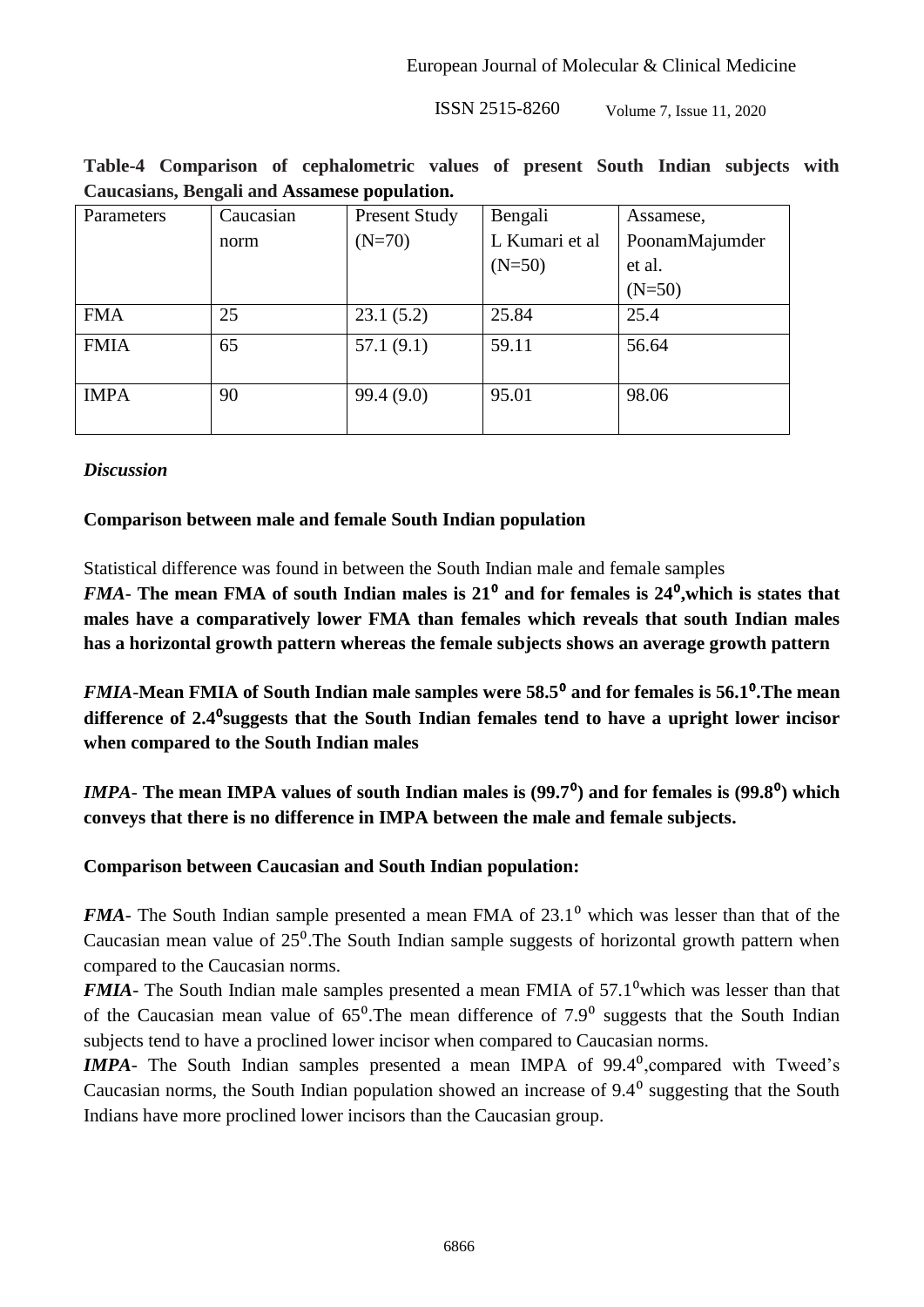**ISSN 2515-8260** Volume 7, Issue 11, 2020

## *Comparison between South Indians, Nepalese and Bangladeshi subjects*

*FMA*- the South Indian sample presented a mean FMA (23.1<sup>0</sup>) which suggest of horizontal growth pattern when compared to the Caucasian norms. The Nepalese sample presented a mean  $FMA(28<sup>o</sup>)$ which was higher than the present study and Caucasian norms, suggestive of vertical growth pattern among Nepalese subjects. The Bangladeshi sample presented a mean  $FMA(24.52^{\circ})$  which was higher than the present study and similar to the Caucasian norms, suggestive of average growth pattern among Bangladeshi subjects.

*FMIA*- the South Indian male samples presented a mean FMIA (57.1<sup>0</sup>) which was lesser than that of the Caucasian sample  $(65^{\circ})$ , suggests that the South Indian subjects tend to have a proclined lower incisor when compared to Caucasian norms. The Nepalese sample presented a mean FMIA  $(57<sup>0</sup>)$ which was similar to the present study and lesser than the Caucasian norms, suggestive of proclined lower incisor among Nepalese subjects. The Bangladeshi sample presented a mean  $FMA(54.60^{\circ})$ which was lesser than the present study and Caucasian norms, suggestive of proclined lower incisor among Bangladeshi subjects.

*IMPA*- The South Indian samples presented a mean IMPA (99.4<sup>0</sup>).IMPA compared with Tweed's Caucasian norms suggesting that the South Indians have more proclined lower incisors than the Caucasian group .The Nepalese sample presented a mean IMPA $(95^0)$  which was Lesser than the present study and higher than the Caucasian norms, suggestive of proclined lower incisor among Nepalese subjects. The Bangladeshi sample presented a mean  $IMPA(100.88<sup>0</sup>)$  which was higher than the present study and Caucasian norms, suggestive of proclined lower incisor among Bangladeshi subjects.<sup>[12,13]</sup>

## *Comparison between South Indians, Bengali and Assamese subjects*

*FMA*- The South Indian sample presented a mean FMA (23.1<sup>0</sup>) which suggests of horizontal growth pattern when compared to the Caucasian norms. The Bengali sample presented a mean  $FMA(25.84^{\circ})$ which was higher than the present study and similar to the Caucasian norms, suggestive of Average growth pattern among Bengali subjects. The Assamese sample presented a mean  $FMA(25.4^0)$  which was higher than the present study and similar to the Caucasian norms, suggestive of average growth pattern among Bangladeshi subjects.

*FMIA*- The South Indian male samples presented a mean FMIA (57.1<sup>0</sup>) which was lesser than that of the Caucasian sample  $(65^{\circ})$ , suggests that the South Indian subjects tend to have a proclined lower incisor when compared to Caucasian norms. The Bengali sample presented a mean  $FMIA(59.11^{\circ})$ which was higher than the present study and lesser than the Caucasian norms, suggestive of proclined lower incisor among Bengali subjects. The Assamese sample presented a mean  $FMA(56.64<sup>0</sup>)$  which was similar to the present study and lesser than the Caucasian norms, suggestive of proclined lower incisor among Assamese subjects.

*IMPA*- The South Indian samples presented a mean IMPA (99.4<sup>0</sup>). IMPA compared with Tweed's Caucasian norms suggesting that the South Indians have more proclined lower incisors than the Caucasian group. The Bengali sample presented a mean IMPA( $95.01<sup>0</sup>$ ) which was Lesser than the present study and higher than the Caucasian norms, suggestive of proclined lower incisor among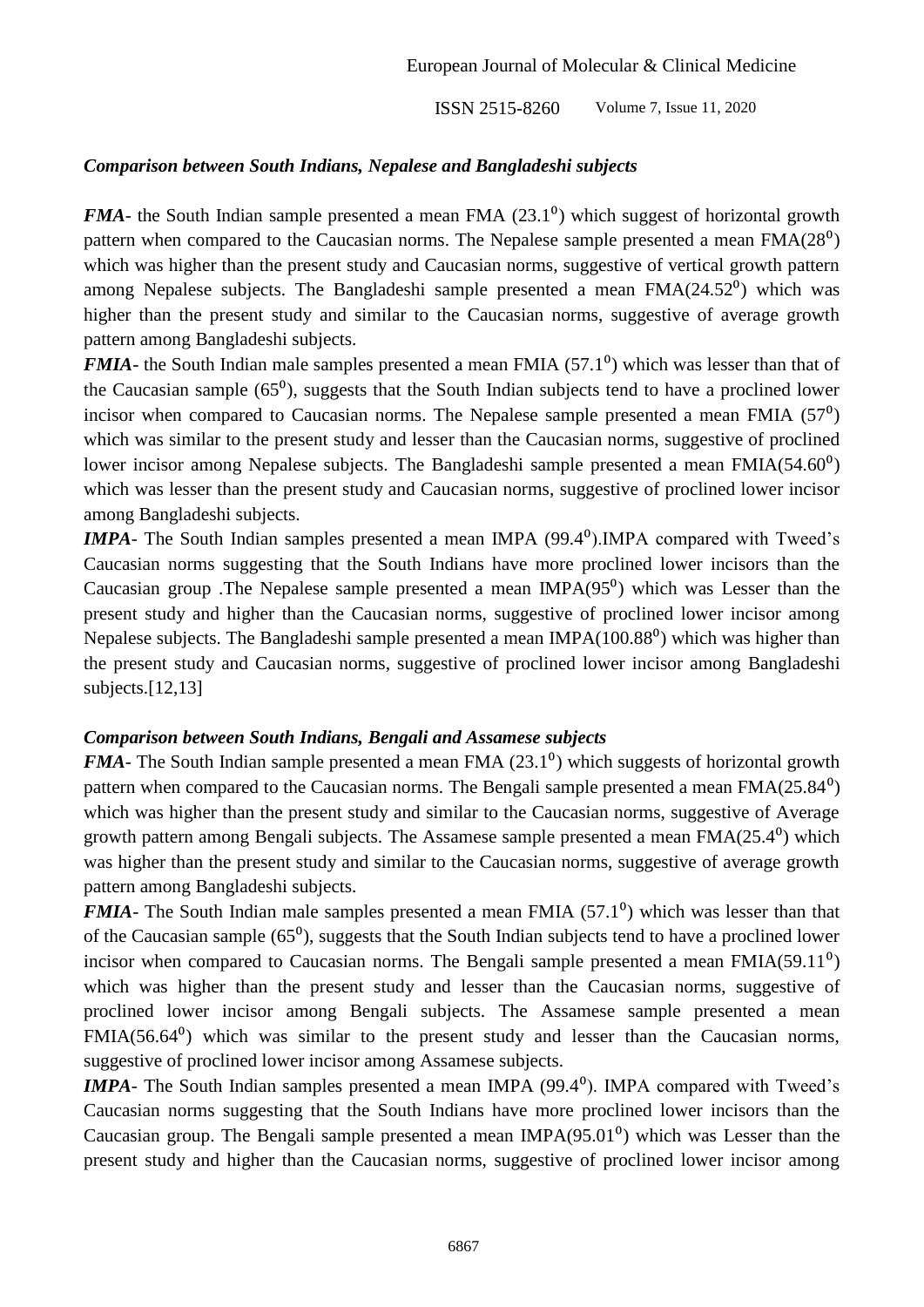**ISSN 2515-8260** Volume 7, Issue 11, 2020

Bengali subjects. The Assamese sample presented a mean IMPA $(98.06<sup>0</sup>)$  which was similar to the present study and higher than the Caucasian norms, suggestive of proclined lower incisor among Assamese subjects.[11,14]

The result of the above study rejects the null hypothesis; the study revealed that there is difference in between the mean diagnostic triangle values of Caucasians and South Indian population. The study also revealed that there is a difference in-between the mean diagnostic triangle value among the male and female South Indian population.

#### *Conclusion*

As discussed, the study concluded with the fact that norms and standards of one racial group could not be used without modification for other racial group and each different racial group would have to be treated according to its individual characteristics. The present study revealed that there is significant difference among South Indian and Caucasian in Tweed's value, the mean value of South Indian Tweed's analysis were FMA  $(23.1^{\circ})$ , FMIA  $(57.1^{\circ})$  and IMPA  $(99.4^{\circ})$ . There was a difference in the mean FMA, FMIA values among the male and female South Indian subjects, the mean IMPA value did not show much difference among male and female South Indian population.

#### **REFERENCES**

- 1) Dr. Nabanita Baruah, BDS, Dr. MitaliBora,MDS,FICD(U.S.A).Cephalometric evaluation based on steiners analysis on young adults of assam. JIOS Journal.
- 2) Pacini AJ. Roentgen ray anthropometry of the skull. J Radiol 1922;3:322–31. 2.
- 3) Broadbent BH. A new X-ray technique and its application to orthodontia. Angle Orthod 1931;1:45–66.
- 4) Hofrath H. Bedeutung der Ro¨ntgenfern und AbstandsAufnahmefu¨r die Diagnostik der Kieferanomalien. FortschrOrthod 1931;1:231–58.
- 5) Downs WB. Variation in facial relationships: their significance in treatment and prognosis. Am J Orthod 1948;34:812–40.
- 6) Stoner MM, Lindquist JT, Vorhies JM *et al*. A cephalometricevaluation of fifty seven consecutive cases treated by Dr Charles H Tweed. *Angle Orthod*1956; 26: 68.
- 7) Edward H.Angle: Further steps in the progress of Orthodontia, Dental cosmos. 1913;55;1-13
- 8) Edward H.Angle: Some new forms of orthodontic Mechanism, and Reasons for their Introduction, Dental cosmos. 1913;68;969-994.
- 9) Edward H.Angle: Bone Growing, Dental cosmos. 1910;52;261-267.
- 10) Edward H.Angle: Evolution of orthodontia –Recent developments, Dental cosmos. 1912;65;853-867.
- 11) PoonamMajumder, Manoj Sharma, HeeralalChokotiya, Mahasweta Das Gupta, N. Ibemcha Chanu5,Cephalometric evaluation of the Assamese young adults using Tweed's analysis International Dental Journal of Student's Research;6(2):26-30
- 12) Hasan Md Rizvi, MdZakir Hossain Cephalometric Profile of Bangladeshis: Tweed's Analysis APOS Trends in Orthodontics | Volume 7 | Issue 3 | May-June 2017